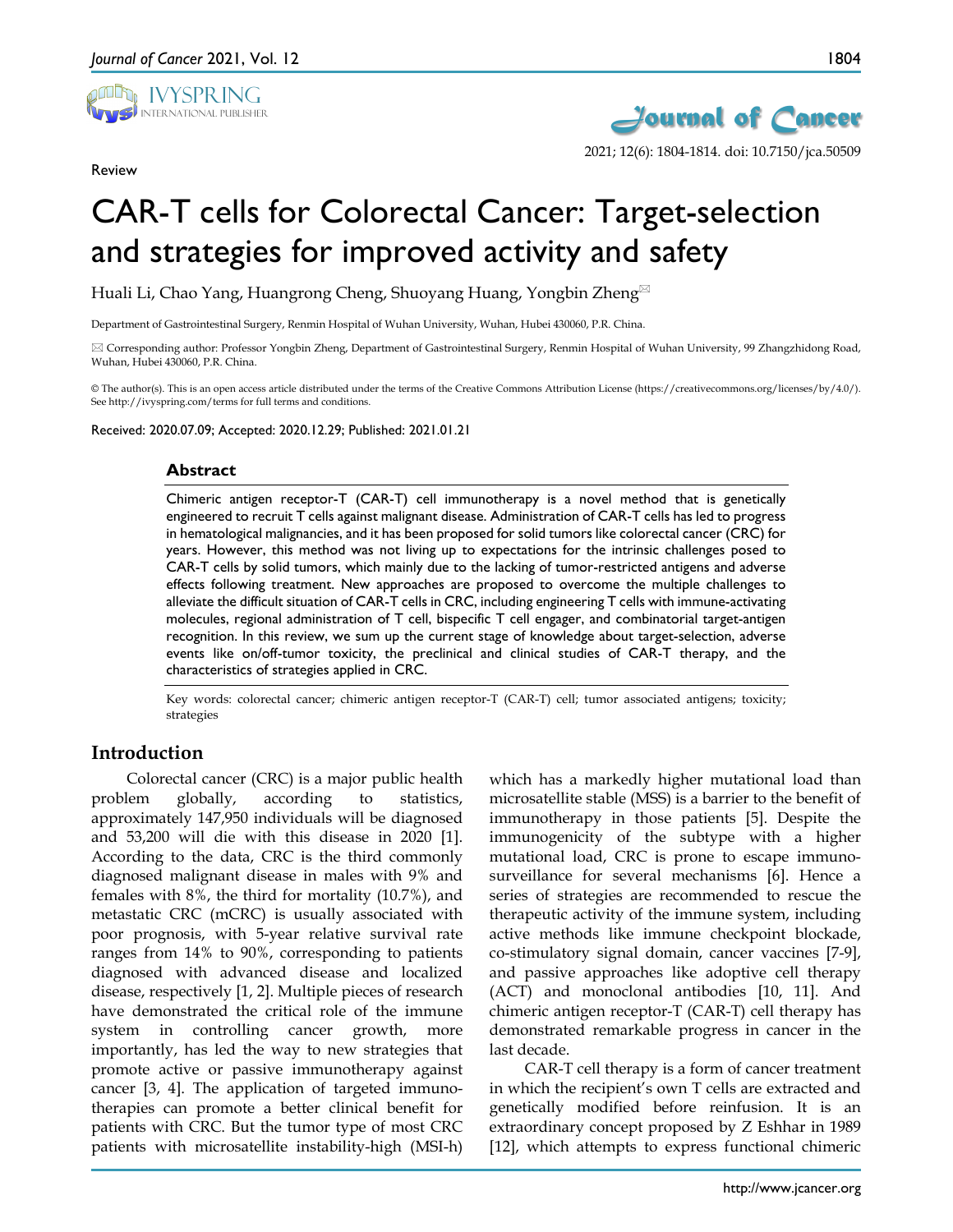receptors that recognize tumor antigen in a non-histocompatibility complex molecules (MHC) restricted manner, paving the way for the design at the will of T-cell receptors of any desired specificity. As compared to the traditional cell-mediated therapies, CAR-T cells possess improved specificity and cytotoxicity from major MHC through singlechain variable fragment (scFv) in addition to the T cell receptor [13, 14]. The CAR construct is composed of an extracellular scFv linked via a spacer, transmembrane domain, and intracellular signaling molecules that are capable to trigger the effector functions of T cells [15]. T cells are transfected with CAR structures through mRNA, viral vector transduction, or plasmid transfection to redirect them toward pre-defined target cells [16]. The CAR structure initially contained only the CD3ζ domain which is equipped to recapitulate "signal 1" of T cell activation, known as "first-generation" CAR [17]; it later evolved into a more complex form in which intracellular costimulatory domains were added (CD3ζ plus 4-1BB or CD28 signaling domains), giving rise to second-generation [18]; and the third-generation added 4-1BB and CD28 domains simultaneously, which have augmented T cell functions including cell proliferation and persistence [19]; the latest fourth-generation CAR is with a transgenic 'payload' to shape the tumor environment (TME) by the inducible release of transgenic immune modifiers [20]. Such transferred genetically-modified T cells are of unique pharmacokinetic properties, due

| Antigen     | Expression profile (normal)                                                                                                                                             | Identifier  | Phase<br>stage | Type of cancer                                                                                                 | Study start      | Sponsor                                                     | Status                    |
|-------------|-------------------------------------------------------------------------------------------------------------------------------------------------------------------------|-------------|----------------|----------------------------------------------------------------------------------------------------------------|------------------|-------------------------------------------------------------|---------------------------|
| <b>CEA</b>  | Epithelial of colon, tongue,<br>esophagus and cervix, prostate;                                                                                                         | NCT02349724 | Ι              | Colorectal, lung, gastric, breast and<br>pancreas cancer                                                       | December<br>2014 | Southwest Hospital                                          | Unknown                   |
|             | mucous cells of neck; secretory<br>epithelia and duct cells of sweat<br>glands; bronchial mucus [41, 42]                                                                | NCT03682744 |                | Colorectal, peritoneal, gastric, breast and September<br>pancreas cancer, peritoneal metastases                | 2018             | Sorrento Therapeutics                                       | Active, not<br>recruiting |
| <b>EGFR</b> | The majority of normal<br>epithelial tissues (epidermal                                                                                                                 | NCT03542799 | I              | Metastatic CRC                                                                                                 | May 2018         | ShenZhen Second People's<br>Hospital                        | Not yet<br>recruiting     |
|             | cells, fibroblasts, liver, kidney,<br>ovary, testis, prostate, and<br>uterus) [43, 44]                                                                                  | NCT03152435 | I/II           | <b>CRC</b>                                                                                                     | June 2017        | Shenzhen Second People's<br>Hospital                        | Unknown                   |
| MUC1        | The apical surface of most<br>epithelial cells (glandular<br>epithelia, lactating mammary<br>gland, many simple epithelial<br>cells lining glands or ducts) [45,<br>46] | NCT02617134 | I/II           | CRC; malignant glioma of brain; gastric<br>carcinoma                                                           | November<br>2015 | Hefei Binhu Hospital                                        | Unknown                   |
| NKG2DL      | Presenting at low or<br>undetectable levels in normal                                                                                                                   | NCT03310008 | T              | Colon Cancer Liver Metastasis                                                                                  | August 2017      | Celyad (formerly named<br>Cardio3 Bio-Sciences)             | Active, not<br>recruiting |
|             | human tissues [30, 31]                                                                                                                                                  | NCT03692429 | Ι              | <b>CRC</b>                                                                                                     | November<br>2018 | Celyad (formerly named<br>Cardio3 Bio-Sciences)             | Recruiting                |
| HER2        | Developing epithelial structures NCT02713984<br>of the respiratory and digestive                                                                                        |             | I/II           | CRC, breast, ovarian, lung, gastric,<br>glioma and pancreatic cancer                                           | March 2016       | Southwest Hospital of Third<br>Millitary Medical University | Withdraw                  |
|             | systems, the ependymal cells<br>lining the ventricles of the<br>central nervous system [33]                                                                             | NCT03740256 | T              | CRC, bladder, lung, breast, gastric,<br>pancretic and esophageal cancer, HNSC,<br>cancer of the salivary gland | <b>June 2020</b> | Baylor College of Medicine                                  | Not yet<br>recruiting     |
| CD133       | Hematopoietic stem cells,<br>CD34+ progenitor cells; kidney,<br>nervous system, and epithelial<br>tissues of the prostate [47]                                          | NCT02541370 | I/II           | CRC, liver, pancreatic, brain, breast,<br>ovarian and acute myeloid and<br>lymphoid leukemias                  | June 2015        | Chinese PLA General<br>Hospital                             | Completed                 |

to their ability to replicate and persist long-term, following a single administration. Furthermore, the use of synthetic immune receptors may impact signaling pathways involved in T cell function and survival in unexpected ways.

The method of adoptive transfer of CAR-T cells that takes advantage of the cellular immune system against cancer has demonstrated impressive success in hematologic malignancies in particular of CD19 positive B cell malignancies, and it has been proposed for solid tumors like CRC, targeting surface proteins such as natural-killer group 2, member D (NKG2D), the ligands of which partially upregulate in tumor cells, and carcinoembryonic antigen (CEA) [21, 22]. Whereas increased studies dedicated to improving the treatment efficacy of CAR-T cells have shown encouraging progress, results concerning solid tumors are not sufficient to advance their clinical application. The development of CAR-T cell therapy in solid tumors has stagnated as a result of the lack of tumor-restricted antigens which are also called tumor specific antigens (TSAs), the hostile TME, and inadequate T cell persistence [23, 24]. Continuous efforts are driving the development of basic research in this field, and there are several studies entered clinical trials (shown in **Table 1**) and a variety of combinational strategies are proposed for further improving efficacy and safety. Each strategy has its mechanism of action and has various advantages or limitations as summarized in **Table 2.**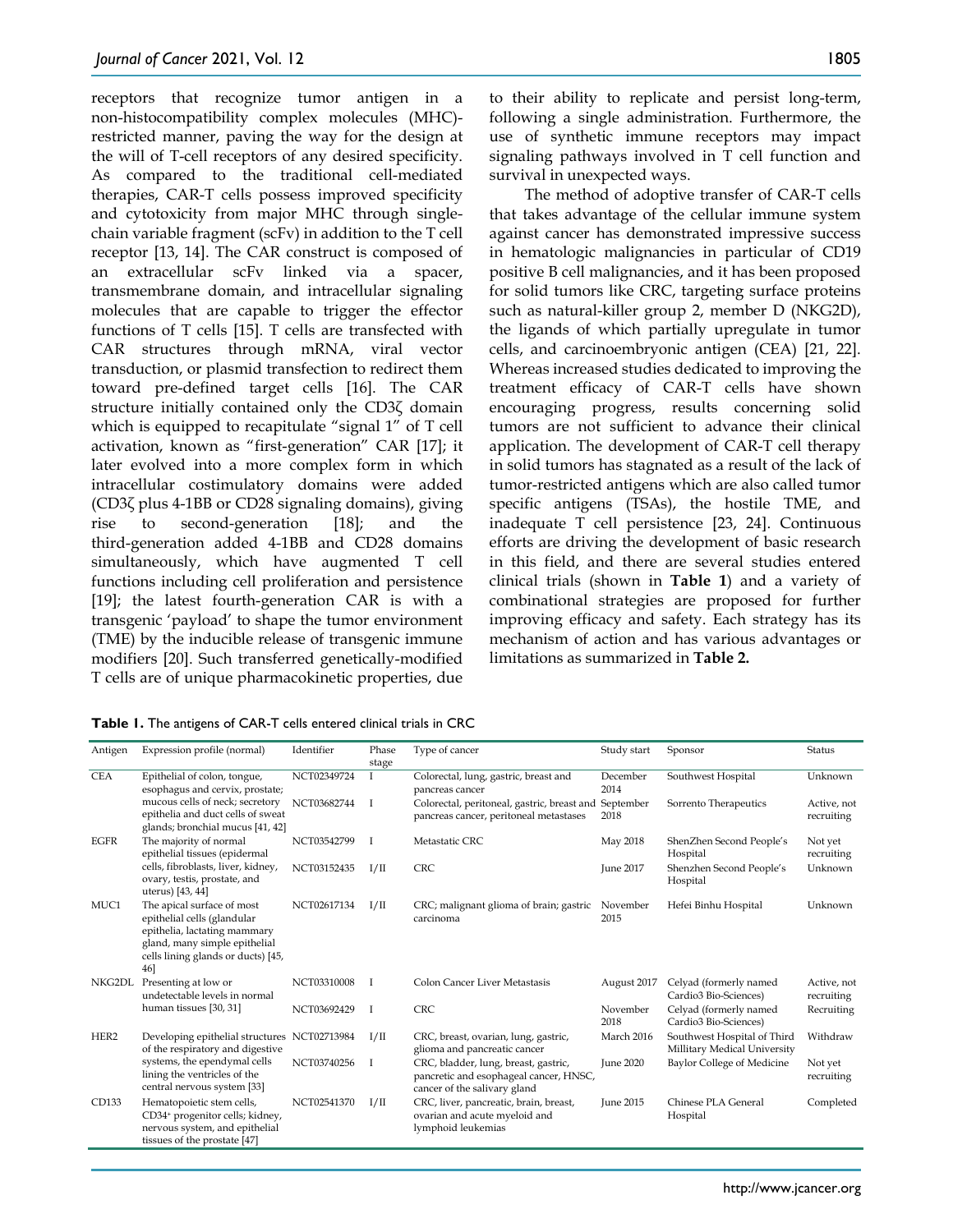| Strategy                              |                             | Advantages                                                                                                                                                      | Limitations                                                                                                         |
|---------------------------------------|-----------------------------|-----------------------------------------------------------------------------------------------------------------------------------------------------------------|---------------------------------------------------------------------------------------------------------------------|
| Combination with<br>immune-activating | Cytokine                    | Improve the activation, proliferation, and cytotoxicity of Risk of toxicity caused by high level of serum cytokines<br>T cell                                   |                                                                                                                     |
| molecules                             | Chemokine<br>receptor       | Improve the capability of migration, effective homing of Chronic stimulation of T cell may lead to high levels of<br>T cell and achieving access to tumor cells | intracellular calcium resulting T cell hypofunction                                                                 |
| Infusion method                       | Regional<br>administration  | Avoid the traffic load of T cells, reduced engineered T<br>cell depletion                                                                                       | Without a focus on toxicity caused by the high level of<br>systemic cytokines like IFN- $\gamma$ following infusion |
| Switch-mediated CAR Bispecific T cell | engager                     | Redirect and regulate T cell activity toward target cells<br>in a dose-dependent and specific manner                                                            | Few available TSAs                                                                                                  |
| dCAR system                           | CCR-CAR-<br>modified T cell | Improved safety and enhanced specificity for combining. The system must be precisely controlled, including the<br>with dual antigens                            | signaling intensity, the level and ratio relative to each<br>synergic receptor                                      |

# **Targets and Toxicities**

#### **The possible targets of CARs**

Targeting truly tumor-restricted antigen is the key to successful CAR-T therapy. As expected, CAR-T cell therapy can not only eliminate tumor cells but also reach the specificity which ensures clinical safety if the targets belong to TSAs. But little is known about viable TSA targets, and the targets recognized by the CAR are always tumor associated antigens (TAAs). Here, we sum up the possible targets applied in CAR-T therapy for CRC, with corresponding expression profile, preclinical and (or) clinical studies (shown in **Table 1**).

Studies have described guanylyl cyclase2C (GUCY2C) as a possible target for CARs in mice models [25]. GUCY2C is a membrane-bound cyclase and its cell surface expression is confined to the apical surfaces of intestinal epithelial cells and a subset of hypothalamic neurons [25, 26]. The anti-tumor activity of GUCY2C-specific CAR-T cells has been confirmed in both human and syngeneic CRC xenograft models which used murine T cells, but CARs produced from 5F9 scFv (GUCY2C-scFv) didn't show cross-reactivity with murine GUCY2C, limiting the quantification of intestinal toxicity in mice models [25]. And there has not been seen the clinical application of GUCY2C CAR-T cells in patients with CRC yet.

Epithelial cell adhesion molecule (EpCAM) is proposed to be an emerging biomarker for circulating tumor cells (CTCs) and is recognized as a novel target for adoptive T cell therapy [27]. As reported, third-generation EpCAM CAR-T cells were generated to identify the specificity of EpCAM to CRC cells and models, demonstrated lytic cytotoxicity to target cells and secreted cytotoxic cytokines including tumor necrosis factor  $\alpha$  (TNF-α) and interferon  $\gamma$  (IFN- $\gamma$ ) in an EpCAM-dependent manner. Infusion with these CAR-T cells significantly restrained tumor growth and development in xenograft mice models [28]. However, EpCAM is expressed in most healthy adult

tissues, mainly in the basolateral cell membrane of simple, transitional and pseudo-stratified epithelial [29].

Another NKG2D-based CAR-T cell therapy also showed cytotoxicity against CRC cells in a dose-dependent manner, significantly suppressed tumor growth and extended overall survival of mice. Furthermore, NKG2D-positive lymphocyte infiltration was found in the tumor site of NKG2D CAR-T cells-treated mice, but it was also accompanied by gradual weight loss [30]. A clinical trial of NKG2D CAR-T cells targeting NKG2D ligands (NKG2DLs) has also been reported recently in which two autologous and allogeneic NKG2D CAR-T cells were investigated in mCRC patients through a 3+3 design evaluating 3 DL (1×108, 3×108 and 1×109 cells per infusion), showed that DL-1 and DL-2 were completed without any dose-limiting toxicity occurrence [10]. In humans, NKG2DLs consist of MHC class I-related chain A (MICA) and B (MICB), and six unique long 16 binding protein (ULBP1-6). These molecules are present at low or undetectable levels on normal tissues but significantly upregulated in multiple malignant tumors including CRC [30, 31].

Human epidermal growth factor receptor 2 (HER2) is an oncogene that encodes for a transmembrane glycoprotein receptor that functions as an intracellular tyrosine kinase and is a member of the HER2 (HER2/ERBB) family [32]. In humans, HER2 is present in developing epithelial structures of the respiratory and digestive systems, the ependymal cells lining the ventricles of the central nervous system [33]. In a recent report, HER2-targeted CAR-T cell confirmed its target potential, showed a similar line of efficacy against HER2+ tumors, including tumor regression or even elimination of CRC xenograft and protection of relapse, achieving improved survival benefit compared with the corresponding control group [34].

As is known, CEA is an acid glycoprotein which is the most common tumor marker in CRC currently. In a phase I trial, CAR-T cells were applied in 10 CEA positive CRC patients with escalating dose level(DL)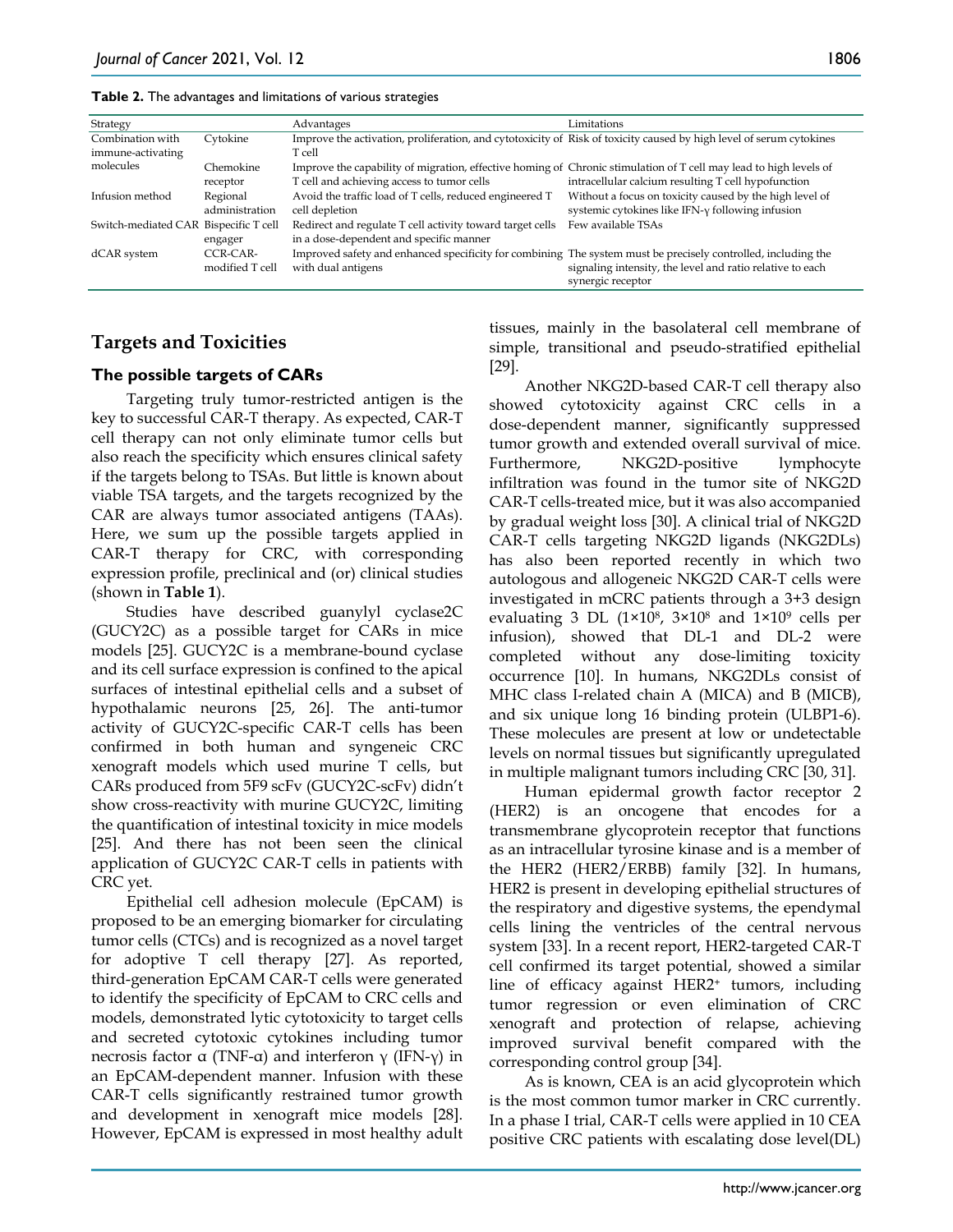that ranged from  $1\times10^5$  to  $1\times10^8$  (CAR<sup>+</sup>/kg cells). Seven patients who had experienced progressive disease during previous treatment were stable following treatment with CAR-T cells, moreover, two of them remained stable for more than 30 weeks, another two even showed tumor regression [21]. But there were several adverse events observed after cell therapy, including fever, lymphocyte count decrease and duodenum perforation. It is unclear whether the general expression of CEA in normal human tissues (shown in **Table 1**) is responsible for these adverse events, but the potential safety risk does exist.

According to Hege K.M [35], tumor associated glycoprotein 72 (TAG-72) was applied as tumor targets in CAR therapy, and cells were administered using two methods, intravenous infusion and hepatic artery infusion. Detectable persistence of CAR-T cells was observed in blood, and the trafficking to tumor sites was recognized through tumor biopsy [35]. Their findings demonstrated the anti-tumor efficacy of TAG-72 CAR-T cells but accompanied with the limitation that large metastatic deposits were resistant to T cells and evaded the immune attack. CAR-T cell therapy applied in patients with solid tumors has encountered many challenges due to the own nature of solid tumors and the presence of immunosuppressive immune cells, which prevent the successful application of this method in the clinic. And there is a series of ongoing trials targeting antigens like MUC1 (NCT02617134) or CD133 (NCT02541370) that are established to further assess the safety and feasibility of CAR-T cells for CRC (shown in **Table 1**).

In addition to targeting proteins exposed on tumor cell-surface, researchers also considered tumor stem cells (TSCs) and the process of epithelialmesenchymal transition (EMT) as possible intervention targets, as both of which are involved in tumor progression [36, 37]. Given the invasive nature of CRC, doublecortin-like kinase 1(DCLK1) which plays a critical role in tumor growth and regulating the process of EMT may be a novel target for immunotherapy in CRC [38]. As reported, T cells engineered with DCLK1-scFv(CBT-511) induced cytotoxicity and increased IFN-γ release when co-incubated with CRC cells in two-dimensional, furthermore, higher levels of IFN-γ were observed when cells were cultured in three-dimensional [39]. *In vivo*, CBT-511 CAR-T cells blocked the growth of subcutaneous xenograft tumors derived from LoVo CRC cells, but there was no further detection for histotoxicity when a dramatic release of IFN-γ was observed [39]. And it is reported that DCLK1 not only upregulates in tumor cells but also scattered in the intestinal epithelium where the lower crypts in

normal murine and human intestines are most frequently observed, heightening concern about toxicity [40]. Although there are few TSA available or even reported in CRC, increasing designs are focused on dual TAA targeting, and even by optimizing the CAR structure and combining the density difference of target antigen to indirectly regulate the immunerelated toxicity caused by lack of tumor-specific antigen.

### **The off-tumor toxicity**

Apart from the considerable advantage of CAR-T therapy showed in solid tumor models, the inherent divergence between mice and humans, the sharing-expression pattern of most antigens in the human body that is comparable to distribution in mice are two gaps difficult to bridge [26, 30, 48, 49]. Adoptive T cell therapy has enormous potential against cancer, it is also a double-edged sword in solid tumors where non-malignant tissues suffered 'indiscriminate attacks' in some cases during treatment. The most typical resulting "on-target off-tumor" toxicity is a case report, in which a mCRC patient received 1×1010 third-generation CAR-T cells intravenously targeted ERBB2 (also referred to as HER2) overexpressing tumors [50]. The patient suffered respiratory distress, displayed a dramatic pulmonary infiltrating within 15 minutes after cell infusion, and died 5 days after infusion despite intensive medical intervention [50]. The most important reason for this case is that a large number of ERBB2 CAR-T cells localized to the lung immediately following infusion, and the synchronous recognition of ERBB2 that exposed on normal epithelial cells triggered the release of cytokines. The analogous toxicity has also been shown in a recent report, in which two advanced CRC patients experienced lymphopenia after administrated with CD133 CAR-T cells, one of them even experienced hyperbilirubinemia (direct bilirubin) with grade 3 and lasted 3 weeks [51]. The simultaneous expression of CD133 in a variety of hematocytes such as hematopoietic stem cells and progenitor cells may be the main reason for hematopoietic system toxicity, and bilirubinemia toxicity may be partially put down to CD133 that was recognized as a marker of endothelial cells. It raises concern that such "on target off-target" toxicity may also occur on antigens with a similarly sharing-expression profile. For instance, TAG-72 described above is expressed in a variety of normal tissues including the normal mucosa, the endometrium during the secretory phase, and the fetal tissues [26, 52-54].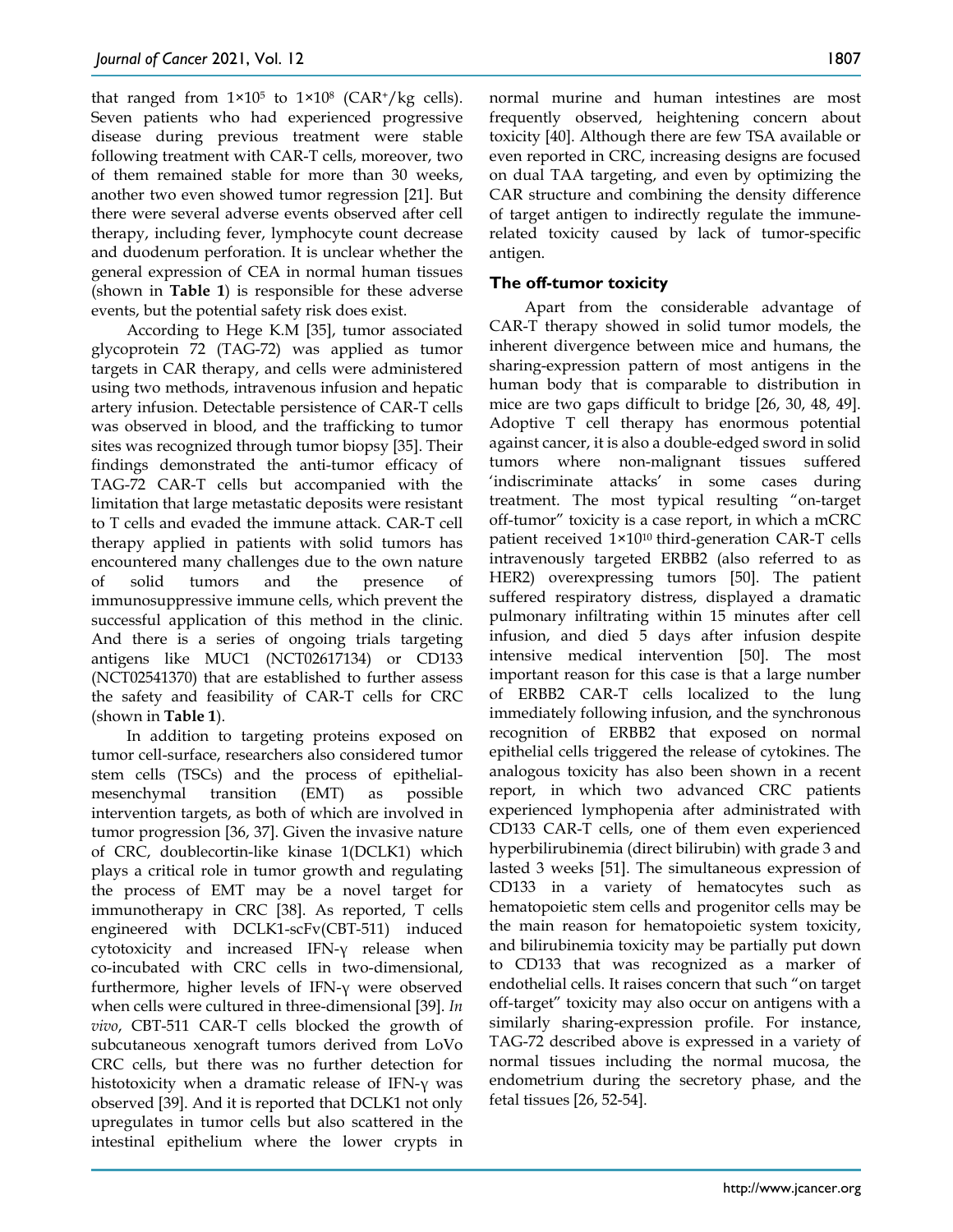#### **The on-tumor toxicity**

Besides the "on target off-target" toxicity summarized above which damaged both malignant and normal tissues, cytokine release syndrome(CRS) is one of the most frequently observed toxicity of CAR-T cell therapy as a result of overactivation of T cells [55, 56]. CRS initially manifests with symptoms including fatigue, fever, and myalgias, which may be accompanied with hypoxia and hypotension, even can develop into life-threatening outcomes with capillary leak [57, 58]. As previously reported, the levels of several cytokines like interleukin 2 (IL-2), IFN-γ and TNF-α are markedly elevated in patient's serum after treatment with CAR-T cells [59-61]. The most commonly studied CAR therapy in hematological malignancies is usually with various adverse symptoms caused by such high levels of cytokine in serum. In terms of CRC, symptoms in accord with low-grade CRS were observed in both trial C-9701 (intravenous infusion) and trial C-9702 (hepatic artery infusion) when administered TAG-72 CAR-T cells [35]. The most frequently observed grade 1 to 2 adverse events in trail C-9701 included chills accounted for about 70%, and dizziness, fever, paresthesia, each term was about 30%, all suggesting low-grade toxicity with IFN or CRS. Other symptoms attributed to IFN-α were nausea, malaise, flu syndrome and abdominal pain, accounting for 50%, 40%, and 30%, respectively. In trial C-9702, one patient experienced a recurrent transient syndrome of fever, increased bilirubin and anemia 2 months following the last infusion[35]. Infusion-related toxicities were common, including fever, nausea, vomiting, increased bilirubin, headache and anemia. It is recognized that grading CRS is of great benefit to guide the management of adverse events. Moreover, attempts to alleviate and even to prevent toxicities are proposed, and various safety strategies that focus on optimizing CAR structure are proposed, including combinatorial target-antigen recognition, switchmediated CAR. Synthetic Notch receptor as a novel method has demonstrated efficacy in hematological malignancies [62, 63]. All these approaches to alleviating toxicity have further promoted the treatment of CAR-T cells in malignant tumors.

# **Strategies to improve safety**

## **Bispecific T cell engager**

As many unfavorable factors exist between CAR-T cells and solid tumors, a series of bispecific antibodies emerged that bind to signal domain CD3ζ directly, to recruit T cells. Bispecific single-chain antibodies (bscAbs) that are referred to as "BiTE" molecules are one kind of such antibodies [64]. In a

preliminary study, a kind of bscAbs combining various scFv recognizing human CEA with a de-immunized scFv recognizing human CD3 were constructed for treatment against CEA positive tumors [65]. Results showed that CEA/CD3-bscAbs redirected human T cells to lyse CEA+ tumor cells *in vitro* and *in vivo*, and the bscAbs could mediate efficient regression in different tumor cell models, though the available CEA-binding site is under sufficient. Furthermore, the cytotoxic activity of a subset of CEA/CD3-bscAbs was not competitively inhibited by soluble CEA at concentrations that exceeded levels found in the serum of most patients [65]. As shown in previous reports, these bispecific molecules could transiently connect resting T cells to tumor cells, leading to activation of T cells and lysis of tumor cells [65-67]. The bscAbs showed cross-reactivity with normal human tissues, however, and there is still the possibility of damaging normal tissues. Interestingly, progress has been made in the recombinant bispecific molecules. Engineering T cells with CARs that are activated by bifunctional small molecule "switch" consisting of a scFv recognizing antigen expressed on tumor cells conjugated to a protein combined with CAR-scFv, can redirect and regulate the activity of CAR-T cells toward target cells both in a dose-dependent and specific manner, and induced immune activity against cancer *in vitro* and *in vivo* [68, 69] (**Fig. 1A**). The system which used fluorescein isothiocyanate (FITC)-specific CAR-T cell and CD19- or CD22-directed bifunctional molecule showed high cytotoxicity to CD19- or CD22-positive cells [69]. The activation and proliferation of T cells not only depend on the presence of tumor cells that express the target antigen, but also are strictly regulated and dose titratable by bifunctional molecules. The safety of CAR-T therapy in solid tumors may be significantly improved through such a BiTE-based method.

#### **Dual-CAR-modified T cell**

Most of the CARs are designed with single target, which may lead to immune escape and selective survival of antigen-negative tumor cells on account of tumor heterogeneity [70-72]. The therapeutic effect of single CAR treatment correlates with the own properties of the target antigen, and with its role in tumorigenesis and tumor growth. Researchers have proposed strategies to render T cells specifically in the lack of TSAs, where T cells are engineered with optimized constructions including the CAR structures that provide inefficient activation signals of T cells when binding to one antigen and chimeric costimulatory receptors (CCR) recognize another antigen [73, 74] (**Fig. 1B**). T cells expressing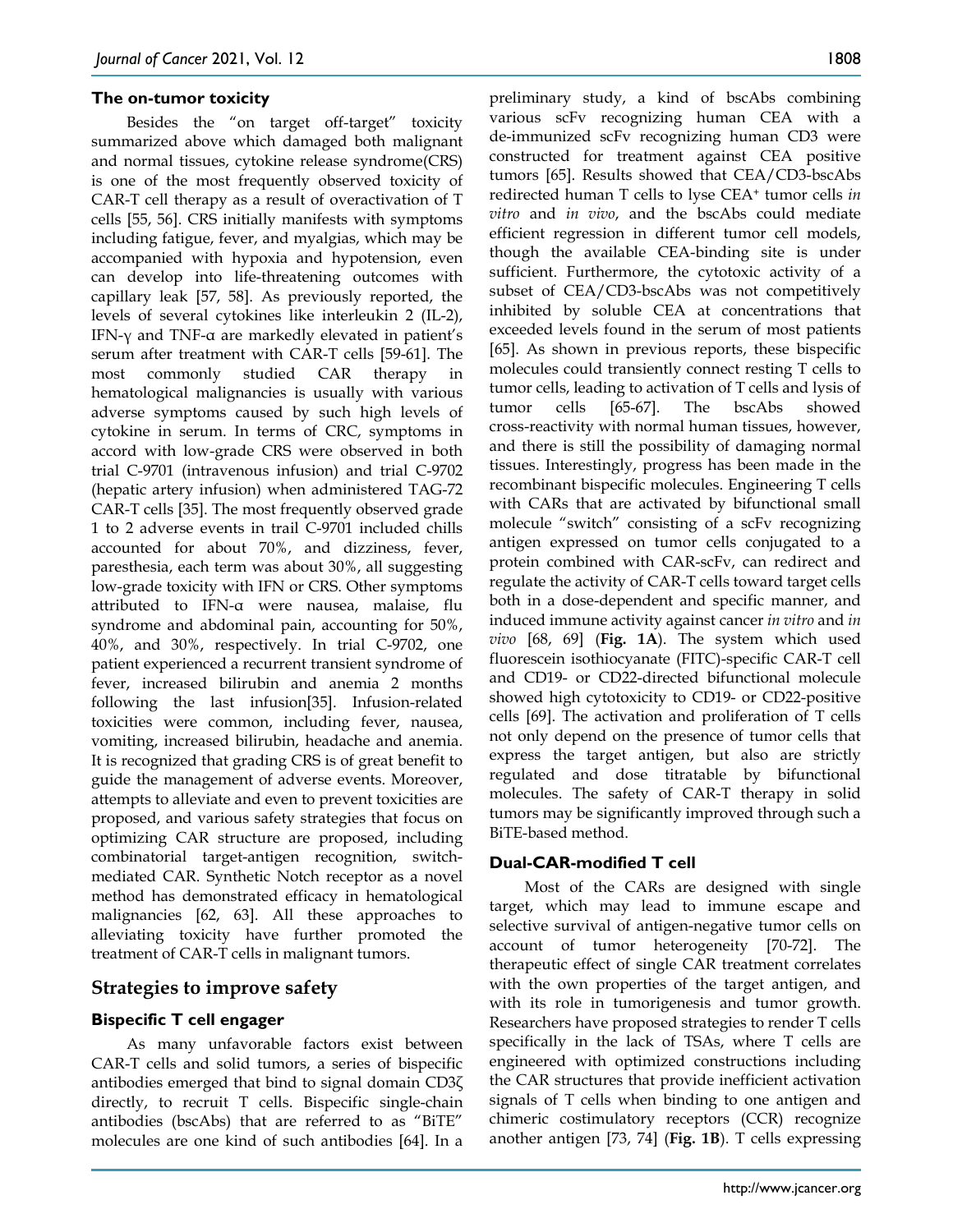PSMA-CCR and suboptimal activation receptor (low-affinity PSCA-specific scFv) were effectively activated when co-cultured with PSCA+PSMA+ instead of PSCA+PSMA- cells, and showed enhanced protection against tumor cells *in vitro* and *in vivo* [74]. In a dual-receptor CAR (dCAR) study, they constructed a tandem structure consisted of CEA-CD3ζ and MSLN-4/1BB signaling domains that are physically separated, and the activation of CAR-T cells was efficiently regulated by CEA and MSLN, respectively. And dCAR-T cells exerted reinforced efficacy compared to single-receptor CAR with only one signaling pathway, under the existence of CEA+MSLN+ tumor cells [75]. Nevertheless, multiple parameters of such dCAR system have to be precisely controlled for practical application, including the signaling intensity, the level and ratio relative to each synergic receptor. Moreover, the ability to truly exhibiting switch controllability of the dCAR system can also be complicated, due to the different levels of target antigen expressed on various tissues and organs in the human body.

The design of "switch" mediated CARs through small molecules that control the therapeutic effect of T cells while still retaining antigen specificity, may make it possible for these parameters controlling of CAR-T immunotherapy in solid tumors [76-78]. In these physically separated receptors, antigen-binding site and intracellular signaling domain integrate into a complete signal chain only with the help of heterodimerizing small molecules, including rapamycin analog AP21967 (rapalog) that induces heterodimerization of FK506 binding protein (FKBP) domain and T2089L mutant of FKBP-rapamycin binding component (FRB\*) [76], gibberellin analog containing an acetoxymethyl group (GA3-AM)

induced dimerization system which consists of gibberellin insensitive dwarf1 (GID1) and gibberellin insensitive (GAI) [78], and rimiducid (AP1903) induced inducible MyD88/CD40 (iMC) and antigen-CD3ζ signaling domain [77]. This titratable pharmacologic regulation can not only combine with dual antigens, or even multiple antigens, but make it possible for precisely controlling the intensity and timing of T cell activity, and even the location of T cells, thereby improving antigen-specificity and dose-dependent safety, if this dimerization system cooperates with the dCAR system described above.

# **Strategies to enhance efficacy**

Although studies have demonstrated promising prospect of CAR-T therapy in some mice models, the full and persistent function of CAR-T cells has been limited for some unique challenges posed by solid tumors: (a) the chemokine/chemokine receptor mismatches, antigen loss or heterogeneity; (b) the barriers characterized by physical and chemical nature of the TME: high tissue pressure, hypoxia, abnormal vasculature, and unfavorable immune cells; (c) the inherent inhibitory mechanisms of T cells [79, 80]. Since then, attempts to strengthen the functions of CAR-T cells in preclinical models and to further prolong the overall survival of CRC patients emerged.

#### **Engineered T cell with immune-activating molecules**

Cytokines that play a crucial part in T cell activation, proliferation, and cytotoxicity are one of the best-characterized molecules and delivered by CAR-T cells [81, 82]. Preclinical studies have demonstrated that the involvement of cytokines like IL-2, IL-7, IL-12, and IL-21 enhanced the immune



**Figure 1.** Summarized strategies for CAR-T cells to overcome toxicity in CRC. **A:** CAR-T cells were engineered to express CARs that do not directly recognize antigens on target cells, but are recruited to effector cells through bifunctional small molecule "switch". **B:** CAR-T cell are transduced with optimized constructions include the CAR structures that provide inefficient activation signals of T cells when bind to one antigen and chimeric costimulatory receptors(CCR) recognize another antigen.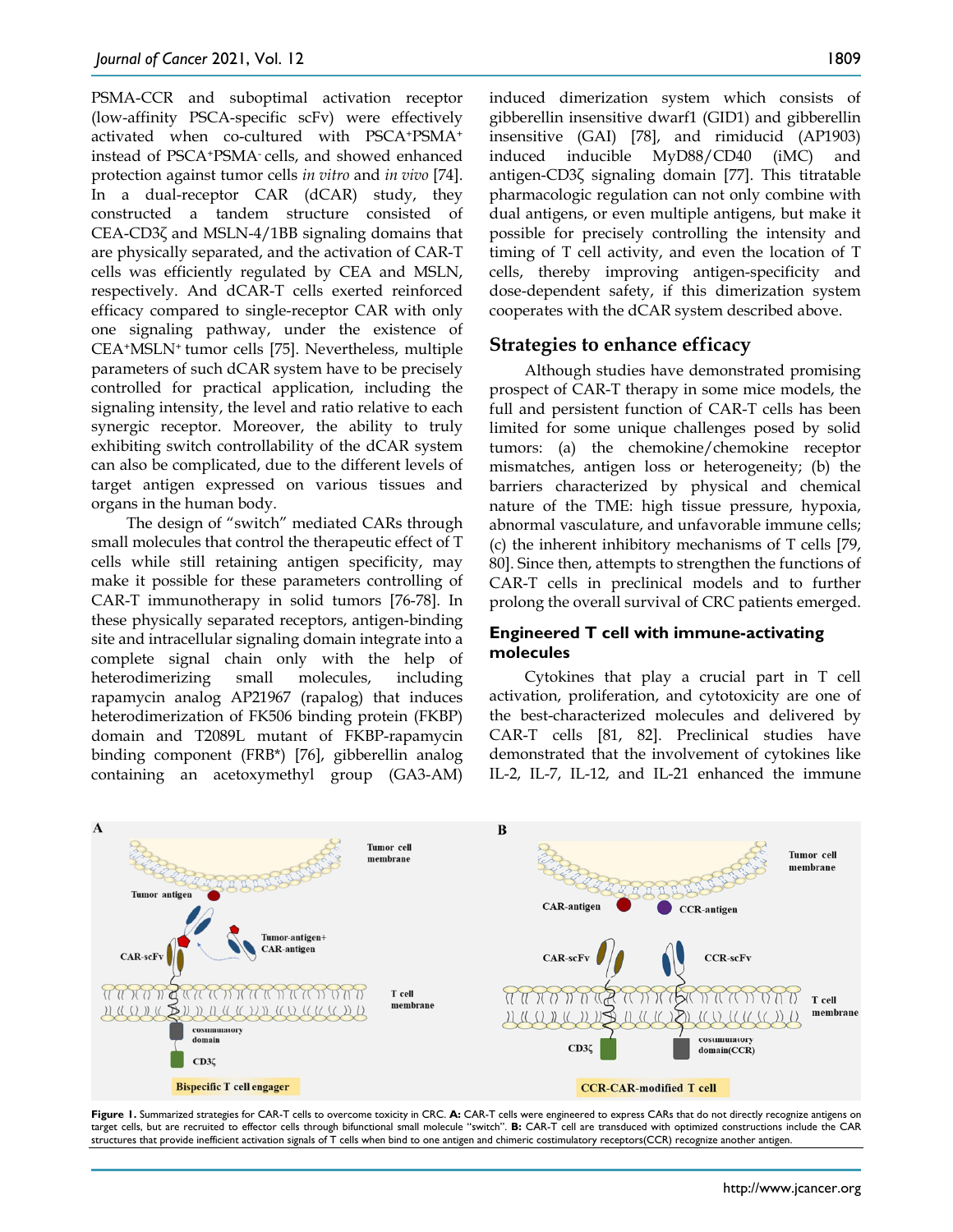activity of the immune system, and may reverse the inhibitory TME to an immune stimulatory environment [83-86]. Of these immune-activating molecules, IL‐12 is a central one to assist in cancer treatment [87]. In Chi's group, they confirmed that combination use of CEA CAR‐T cells and recombinant human IL-12 (the dose of IL-12 were 1, 10, 50, 100, 200, 500, and 1000 U/mL, respectively) significantly enhanced anti-tumor efficacy *in vivo*, showed improved T cell efficacy and increased level of serum cytokines than CEA CAR‐T cells alone. The cytotoxicity of CAR-T cells improved with the increase of IL-12 dose within 50 U/mL and is close to saturation when IL-12 dose is more than 50 U/mL [87]. Another kind of "two in one" approach in which researchers engineered mesenchymal stem cells (MSCs) to release both IL-7 and IL-12 for the tremendous plasticity of MSCs and their capability to secrete a mass of immune-activating molecules, also showed a mutual interaction between interleukins and CAR-T cells [86, 88-90]. The improved CAR-T cell activation through modified MSCs was judged by cytokine production and cytolytic activities, and the enhanced elimination of tumor cells in a xenograft mouse model of CRC was confirmed. The safety and feasibility of EGFR and EGFR IL-12 CAR-T cells in the treatment of mCRC are evaluated currently in phase I and II trials (NCT03542799, NCT02959151). Other interleukins combined with CAR-T cell include IL-18, IL-23, IL-15, which have yet been seen in CRC [91-93]. Such a combinatory strategy has great potential to boost CAR-T cells for stronger and safer efficacy, but the significant increase of serum cytokines levels resulted from enhanced T cell activation was also observed [87, 94].

As is known, IL-12 contributes to cell differentiation of Th1 and proliferation of natural killer (NK) cell, while IL-2 and IL-21 work co-operatively to enhance the cytolytic activity of CD8+T cells and NK cells, induce a sustainable CD8+ response [95]. Engineering T cells to secrete these molecules which are driven by the CAR in tumor site to avoid the systematical increase of cytokines would be desirable [96, 97]. The interleukins delivered by CAR-T cells deposit in tumor site could attract innate immune cells like macrophages and NK cells attacking tumor cells that escape from CAR-T cells due to the lack of targets recognized by CAR [98] (**Fig. 2A**). Some bench studies also showed that CAR-T cells genetically engineered to constitutively secrete cytokines can reverse the unfavorable TME not only by enhancing the proliferation and expansion of T cells but also by activating the immune effector cells [82, 98, 99].

Chemokine and chemokine receptor mismatch is considered to be one of the key factors that limit T cell location in tumor deposits, as active trafficking of T cells to tumor sites in part be attributable to the correct match between chemokine receptors on T cells and chemokines exposed on tumor cells [80, 100, 101]. To overcome the above factor impeding the migration of CAR-T cells to tumor mass, furnishing CAR-T cells with chemokine (C-C-motif) receptor (CCR), C-X-C motif chemokine receptor (CXCR), or other receptors to chemokines secreted by tumor cells is another option to achieve effective homing of CAR-T cells and improve the capability of migration [102-104] (**Fig. 2B**). As shown in recent research, CXCR1/CXCR2 modified CARs significantly improved T cell persistence and migration, induced durable response, and long-lasting immunologic memory in preclinical models of aggressive tumors [105]. The identical cytotoxicity was also observed in a case of hepatocellular carcinoma (HCC), in which the migration ability of T cells engineered with CXCR2 significantly enhanced *in vitro*, showed accelerated



**Figure 2.** Summarized strategies for CAR-T cells to enhance efficacy in CRC. **A:** Engineering T cells to secrete inducible IL-12(iIL-12) which are driven by the CAR in tumor site.<br>The interleukins delivered by CAR-T cells modulating the tumor microinvironment. **B:** Furnishing CAR-T cells with genes of chemokine-corresponding receptors to chemokines secreted by solid tumors improves the homing of T cells and the capability of migration and achieving access to tumor site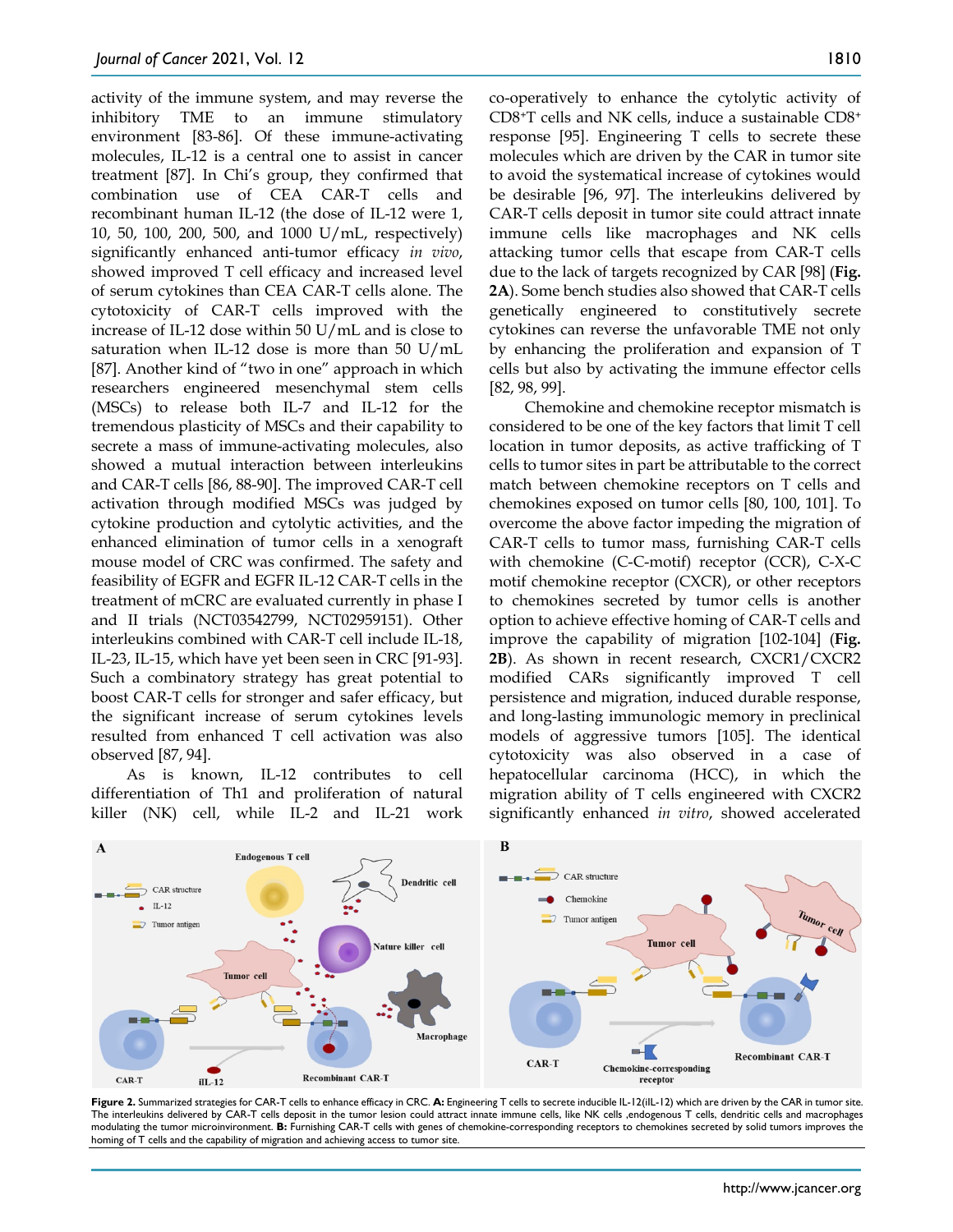cell trafficking and tumor-specific accumulation *in vivo* [102]. Given the characteristics between T cells and tumors, it would be of great prospects for engineering T cells with CXCR modified CARs in solid tumors like CRC. But caution should be raised as some preliminary data indicate that the continuous secretion of high levels of intracellular calcium resulted from chronic stimulation of T cells through chemokine receptors may induce T cell hypofunction [106, 107].

## **Regional administration of T cell**

An opportunity to avoid the traffic load in solid tumors might be regional administration of T cell, which has made modest success in some cancer [108-110]. In CRC with liver metastases, Burga has demonstrated that cell delivery to liver metastases was optimized through regional intrahepatic infusion [111]. Furthermore, the efficacy of CAR-T cells could be enhanced when mice received cells in tandem with blockage of inhibitory immune molecules, including myeloid-derived suppressor cells (MDSC) depletion, GM-CSF neutralization that are to prevent MDSC expansion, and PD-L1 inhibition. They later carried out a preclinical study about intraperitoneal (IP) delivery of CEA CAR-T cells against peritoneal carcinomatosis on the basis above, showed superior anti-tumor efficacy against CEA+ peritoneal tumors, prolonged protection against tumor re-challenges, and effector memory  $T(T_{cm})$  cells increased over time when compared with systemic infusion [112]. Moreover, in combination with depleting antibodies for MDSC and regulatory T cells, IP delivery of CAR-T cells further protected mice from peritoneal deposits. Data also showed that IP delivery of T cell did lead to high levels of systemic IFN-γ following treatment. Regional administration of T cells can indeed improve the situation of inadequate trafficking and persistence of T cell, and the blockage of inhibitory molecules can further reverse the unfavorable TME, rescue the efficacy of T cell [113, 114]. Whether patients with CRC can generally benefit from strategies combined with immune checkpoint blockage remains to be confirmed in further studies.

# **Conclusions and Further perspectives**

In light of the recent progress of CAR therapy, especially in hematological malignancies, a series of optimization strategies for more specific and safer benefits in solid tumors are in need even with lots of limitations to this method existed. As summarized in this review, there are various targets to choose from for the CAR treatment in CRC and many promising therapeutic strategies have been proposed and shown success in preclinical models. The important role of CAR therapy in solid tumors is confirmed in a variety of studies. As discussed above, an ideal target candidate for the CAR structure should meet the conditions including significantly up-regulated in tumor cells and at low or even undetectable levels on normal tissues. But it is usually hard to find out. We hold the opinion that it is a promising way to combine the dCAR system with heterodimerizing small molecules, to binding multiple antigens, thus the activation of T cells can be controlled by adjusting the density of antigens to achieve accurate targeting of tumor cells, under the control of small molecules. When clinicians hold the controllable "switch", these impressive results confirmed by *in vivo* and *in vitro* studies may be "replicated" to patients with solid tumors more safely.

Besides engineered with T cells, NK cells are proposed to be another vector of the CAR structure and considered to be less prone to cause graft-versushost disease (GVHD), in addition, the CAR-NK cells may expand the horizon of treatment in solid tumors and extend to allogenic CAR therapies [115, 116]. Personalized modification of CAR-T cells, such as integrating with anti-tumor cytokines, changing cell infusion path, and a series of novel CAR structuredesign are some assumed changes that can make a better prospect. Moreover, engineering T cells with a more suitable subset, manipulating immunosuppressive checkpoints such as PD1 or CTLA4, and incorporating soluble immune-unfavorable cytokines like TGF-β may also achieve durable response in solid tumors [117-119]. These strategies have opened the field for further development of adoptive cell immunotherapy, and extensive works are needed for implementing these methods in CRC. As for CRC, there are varieties of researches combined PD-1 antibodies that have been identified as a possible target for immunotherapy in MSI-h CRC patients, or PD-1 disruption like CRISPR/Cas9 ribonucleoprotein-mediated editing to break up the PD-1 gene which is located in human primary T cells [120-122]. Furthermore, the introduction of PD-1-specific scFvs has generated CAR-T cells with improved safety and efficacy against poorly responding tumor cells for its unique ability to reactivate the host's anti-tumor immunity and protected T cells from immunosuppression via disrupting the binding to its ligand [118]. Engineering CAR-T cells to co-express a PD-1 decoy receptor that replaces the PD-1 transmembrane and intracellular signaling domains with the costimulatory domain of CD28 or IL-7 receptor is proved to show superior and persistent antitumor activity against various solid tumors, converting or competing possible inhibitory signal to improve T cell function [123, 124]. And the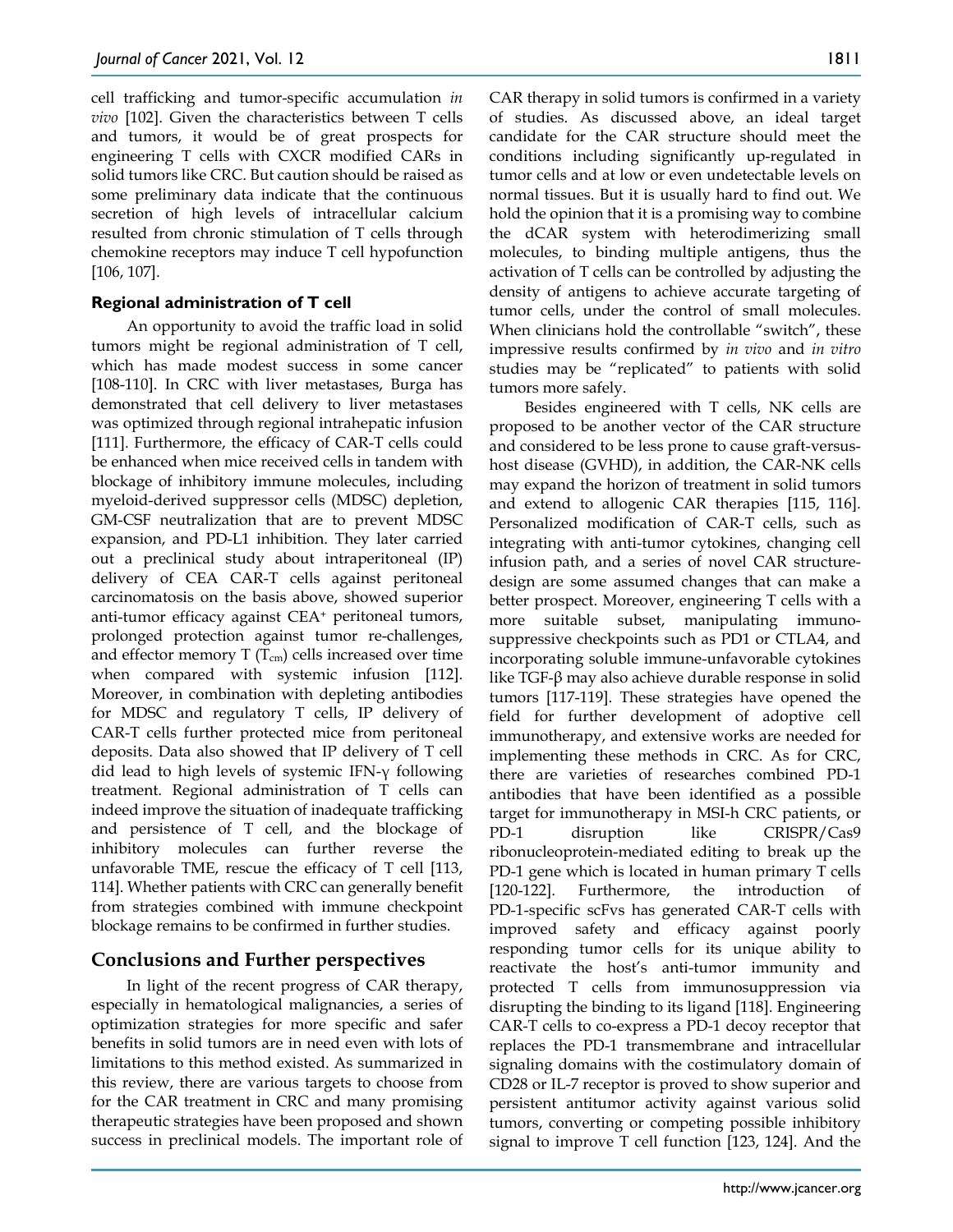superior CAR-T cells showed a significantly greater number of  $CD8+CAR-T<sub>E</sub>/EM$  and  $CD8+CAR-T<sub>CM</sub>$  cells. Given these favorable mechanisms, the poor efficacy of method aiming at immune checkpoint blocking alone in MSS or mismatch repair proficient (pMMR) patients with CRC may be rescued by combination with CAR-T cell therapy.

Adoptive T cell immunotherapy is a method that reactivates the immune system against cancer and has been in development for decades. The progress and experience obtained from hematological malignancies with this method have strengthened the impression of immunotherapy in cancer and make it possible for treatment in solid tumors. In this review, we have summarized CAR-T cells as monotherapy or in combination with other methods currently applied in CRC, and it is believed to bring substantial clinical benefit to CRC patients with prolonged endeavor.

#### **Abbreviations**

CEA: carcinoembryonic; EGFR: epidermal growth factor receptor; MUC1: transmembrane mucins; EpCAM: epithelial cell and adhesion molecule; NKG2DL: natural killer group 2, member D ligand; HER2: human epidermal growth factor receptor 2; IFN-γ: interferon γ; dCAR: dual chimeric antigen receptor; TSAs: tumor specific antigens; CCR: chimeric costimulatory receptor.

#### **Authors' Contributions**

Huali Li conceived and drafted the initial manuscript. Chao Yang, Huangrong Cheng, Shuoyang Huang taken charge of Literature searching and classification. Yongbin Zheng made substantial contributions to manuscript modifications. All authors read and approved the final manuscript for publication.

## **Competing Interests**

The authors have declared that no competing interest exists.

## **References**

- Siegel RL, Miller KD, Jemal A. Cancer statistics, 2020. CA Cancer J Clin. 2020; 70(1):7-30.
- 2. Siegel RL, Miller KD, Goding Sauer A, et al. Colorectal cancer statistics, 2020. CA Cancer J Clin. 2020; 70(3): 145-164.
- Janssen LME, Ramsay EE, Logsdon CD, et al. The immune system in cancer metastasis: friend or foe? J Immunother Cancer. 2017; 5(1): 79.
- 4. Silver DJ, Sinyuk M, Vogelbaum MA, et al. The intersection of cancer, cancer stem cells, and the immune system: therapeutic opportunities. Neurooncology. 2016; 18(2): 153-9.
- 5. Emambux S, Tachon G, Junca A, et al. Results and challenges of immune checkpoint inhibitors in colorectal cancer. Expert Opin Biol Ther. 2018; 18(5): 561-73.
- 6. Yokoyama Y, Lew ED, Seelige R, et al. Immuno-oncological Efficacy of RXDX-106, a Novel TAM (TYRO3, AXL, MER) Family Small-Molecule Kinase Inhibitor. Cancer Res. 2019; 79(8): 1996-2008.
- 7. Passardi A, Canale M, Valgiusti M, et al. Immune Checkpoints as a Target for Colorectal Cancer Treatment. Int J Mol Sci. 2017; 18(6):1324.
- 8. Wang S, Mou J, Cui L, et al. Astragaloside IV inhibits cell proliferation of colorectal cancer cell lines through down-regulation of B7-H3. Biomed Pharmacother. 2018; 102: 1037-44.
- 9. Wang X, Wang N, Yang Y, et al. Polydopamine nanoparticles carrying tumor cell lysate as a potential vaccine for colorectal cancer immunotherapy. Biomater Sci. 2019; 7(7): 3062-75.
- 10. Van Cutsem E, Machiels J, Van den Eynde M, et al. Phase 1 studies assessing the safety and clinical activity of autologous and allogeneic NKG2D-based CAR-T therapy in metastatic colorectal cancer. Ann Oncol. 2019; 30 Suppl 4: iv124-iv5.
- 11. Cremolini C, Morano F, Moretto R, et al. Negative hyper-selection of metastatic colorectal cancer patients for anti-EGFR monoclonal antibodies: the PRESSING case-control study. Ann Oncol. 2017; 28(12): 3009-14.
- 12. GROSS G, WAKS T, ESHHAR Z. Expression of immunoglobulin-T-cell receptor chimeric molecules as functional receptors with antibody-type specificity. Proc Natl Acad Sci U S A. 1989; 86(24): 10024-8.
- 13. Liu B, Yan L, Zhou M. Target selection of CAR T cell therapy in accordance with the TME for solid tumors. Am J Cancer Res. 2019; 9(2): 228-41.
- 14. Li J, Li W, Huang K, et al. Chimeric antigen receptor T cell (CAR-T) immunotherapy for solid tumors: lessons learned and strategies for moving forward. J Hematol Oncol. 2018; 11(1): 22.
- 15. Stoiber S, Cadilha BL, Benmebarek M-R, et al. Limitations in the Design of Chimeric Antigen Receptors for Cancer Therapy. Cells. 2019; 8(5): 472.
- 16. Newick K, O'Brien S, Moon E, et al. CAR T Cell Therapy for Solid Tumors. Annu Rev Med. 2017; 68: 139-52.
- 17. Thistlethwaite FC, Gilham DE, Guest RD, et al. The clinical efficacy of first-generation carcinoembryonic antigen (CEACAM5)-specific CAR T cells is limited by poor persistence and transient pre-conditioning-dependent respiratory toxicity. Cancer Immunol Immunother. 2017; 66(11): 1425-36.
- 18. Li S, Zhang J, Wang M, et al. Treatment of acute lymphoblastic leukaemia with the second generation of CD19 CAR-T containing either CD28 or 4-1BB. Br J Haematol. 2018; 181(3): 360-71.
- 19. Enblad G, Karlsson H, Gammelgård G, et al. A Phase I/IIa Trial Using CD19-Targeted Third-Generation CAR T Cells for Lymphoma and Leukemia. Clin Cancer Res. 2018; 24(24): 6185-94.
- 20. Chmielewski M, Abken H. TRUCKs: the fourth generation of CARs. Expert Opin Biol Ther. 2015; 15(8): 1145-54.
- 21. Zhang C, Wang Z, Yang Z, et al. Phase I Escalating-Dose Trial of CAR-T Therapy Targeting CEA Metastatic Colorectal Cancers. Mol Ther. 2017; 25(5): 1248-58.
- 22. Han Y, Xie W, Song D-G, et al. Control of triple-negative breast cancer using *ex vivo* self-enriched, costimulated NKG2D CAR T cells. J Hematol Oncol. 2018; 11(1): 92.
- 23. Martinez M, Moon EK. CAR T Cells for Solid Tumors: New Strategies for Finding, Infiltrating, and Surviving in the Tumor Microenvironment. Front Immunol. 2019; 10: 128.
- 24. Zhao Z, Xiao X, Saw PE, et al. Chimeric antigen receptor T cells in solid tumors: a war against the tumor microenvironment. Sci China Life Sci. 2020; 63(2): 180-205.
- 25. Magee MS, Abraham TS, Baybutt TR, et al. Human GUCY2C-Targeted Chimeric Antigen Receptor (CAR)-Expressing T Cells Eliminate Colorectal Cancer Metastases. Cancer Immunol Res. 2018; 6(5): 509-16.
- 26. Magee MS, Kraft CL, Abraham TS, et al. GUCY2C-directed CAR-T cells oppose colorectal cancer metastases without autoimmunity. Oncoimmunology. 2016; 5(10): e1227897.
- 27. Joosse SA, Gorges TM, Pantel K. Biology, detection, and clinical implications of circulating tumor cells. EMBO Mol Med. 2015; 7(1): 1-11.
- 28. Zhang B-L, Li D, Gong Y-L, et al. Preclinical Evaluation of Chimeric Antigen Receptor-Modified T Cells Specific to Epithelial Cell Adhesion Molecule for Treating Colorectal Cancer. Hum Gene Ther. 2019; 30(4): 402-12.
- 29. Schnell U, Cirulli V, Giepmans BNG. EpCAM: structure and function in health and disease. Biochim Biophys Acta. 2013; 1828(8): 1989-2001.
- 30. Deng X, Gao F, Li N, et al. Antitumor activity of NKG2D CAR-T cells against human colorectal cancer cells *in vitro* and *in vivo*. Am J Cancer Res. 2019; 9(5): 945-58.
- 31. Antonangeli F, Soriani A, Cerboni C, et al. How Mucosal Epithelia Deal with Stress: Role of NKG2D/NKG2D Ligands during Inflammation. Front Immunol. 2017; 8: 1583.
- 32. Greally M, Kelly CM, Cercek A. HER2: An emerging target in colorectal cancer. Curr Probl Cancer. 2018; 42(6): 560-71.
- 33. KOKAI Y, COHEN JA, DREBIN JA, et al. Stage- and tissue-specific expression of the neu oncogene in rat development. Proc Natl Acad Sci U S A. 1987; 84(23): 8498-501.
- 34. Teng R, Zhao J, Zhao Y, et al. Chimeric Antigen Receptor-modified T Cells Repressed Solid Tumors and Their Relapse in an Established Patient-derived Colon Carcinoma Xenograft Model. J Immunother. 2019; 42(2): 33-42.
- 35. Hege KM, Bergsland EK, Fisher GA, et al. Safety, tumor trafficking and immunogenicity of chimeric antigen receptor (CAR)-T cells specific for TAG-72 in colorectal cancer. J Immunother Cancer. 2017; 5: 22.
- 36. Clarke MF, Dick JE, Dirks PB, et al. Cancer stem cells--perspectives on current status and future directions: AACR Workshop on cancer stem cells. Cancer Res. 2006; 66(19): 9339-44.
- 37. Lamouille S, Xu J, Derynck R. Molecular mechanisms of epithelialmesenchymal transition. Nat Rev Mol Cell Biol. 2014; 15(3): 178-96.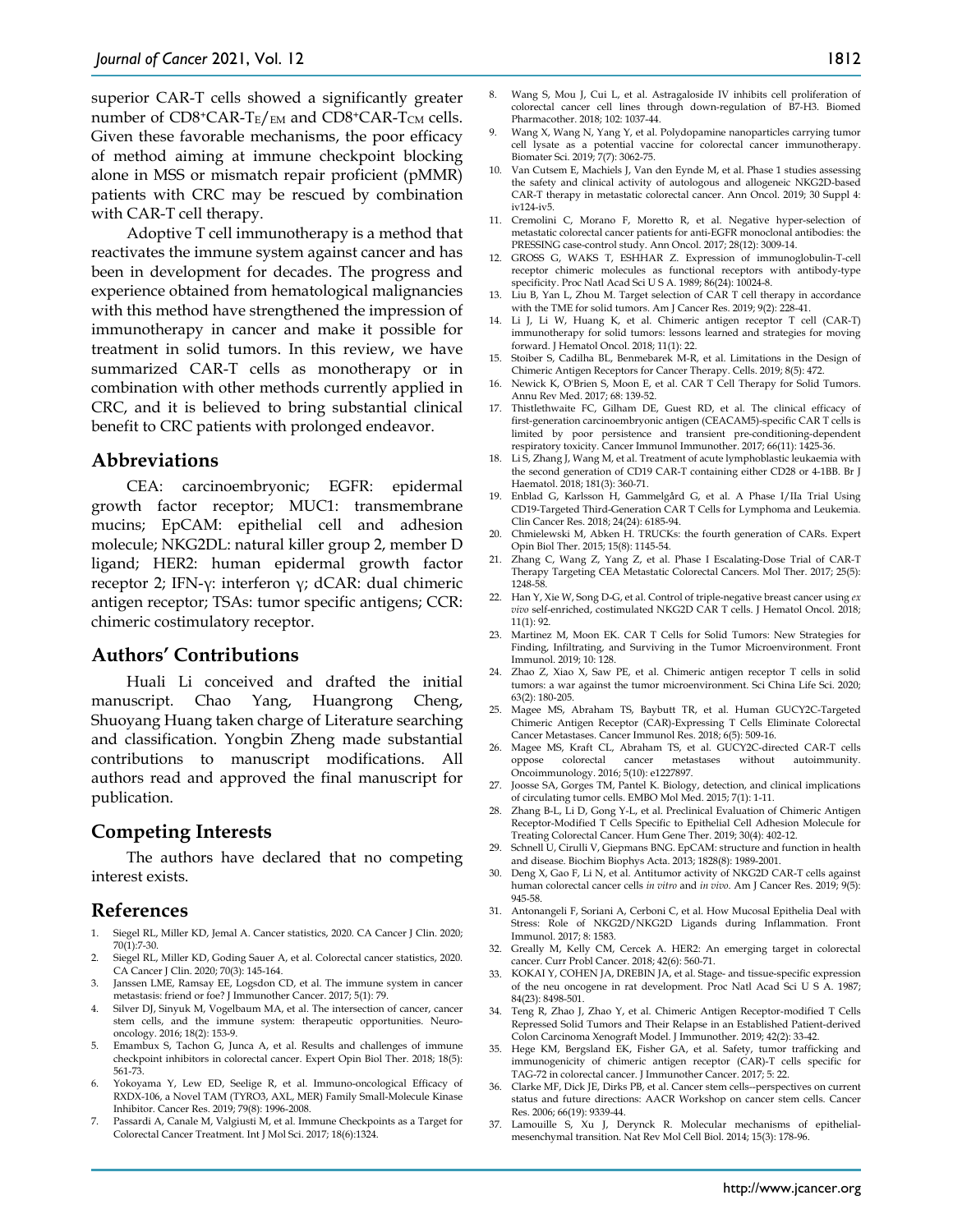- 38. Sureban SM, May R, Mondalek FG, et al. Nanoparticle-based delivery of siDCAMKL-1 increases microRNA-144 and inhibits colorectal cancer tumor growth via a Notch-1 dependent mechanism. J Nanobiotechnology. 2011; 9: 40.
- 39. Sureban SM, Berahovich R, Zhou H, et al. DCLK1 Monoclonal Antibody-Based CAR-T Cells as a Novel Treatment Strategy against Human Colorectal Cancers. Cancers (Basel). 2019; 12(1): 54.
- 40. Nakanishi Y, Seno H, Fukuoka A, et al. Dclk1 distinguishes between tumor and normal stem cells in the intestine. Nat Genet. 2013; 45(1): 98-103.
- 41. Hammarström S. The carcinoembryonic antigen (CEA) family: structures, suggested functions and expression in normal and malignant tissues. Semin Cancer Biol. 1999; 9(2): 67-81.
- 42. Matsuoka Y, Endo K, Kawamura Y, et al. Normal bronchial mucus contains<br>high levels of cancer-associated antigens, CA125, CA19-9, and high levels of cancer-associated antigens, carcinoembryonic antigen. Cancer. 1990; 65(3): 506-10.
- 43. Habban Akhter M, Sateesh Madhav N, Ahmad J. Epidermal growth factor receptor based active targeting: a paradigm shift towards advance tumor therapy. Artif Cells Nanomed Biotechnol. 2018; 46(sup2): 1188-98.
- St-Arnaud R, Chabot JG, Pelletier G, et al. Epidermal growth factor: structure, location, phosphorylation and regulation of its receptor. Biochimie. 1984; 66(7-8): 515-30.
- 45. Betge J, Schneider NI, Harbaum L, et al. MUC1, MUC2, MUC5AC, and MUC6 in colorectal cancer: expression profiles and clinical significance. Virchows Arch. 2016; 469(3): 255-65.
- 46. Peat N, Gendler SJ, Lalani N, et al. Tissue-specific expression of a human polymorphic epithelial mucin (MUC1) in transgenic mice. Cancer Res. 1992; 52(7): 1954-60.
- 47. Charruyer A, Strachan LR, Yue L, et al. CD133 is a marker for long-term repopulating murine epidermal stem cells. J Invest Dermatol. 2012; 132(11): 2522-33.
- 48. Frick GS, Pitari GM, Weinberg DS, et al. Guanylyl cyclase C: a molecular marker for staging and postoperative surveillance of patients with colorectal cancer. Expert Rev Mol Diagn. 2005; 5(5): 701-13.
- 49. Raulet DH. Roles of the NKG2D immunoreceptor and its ligands. Nat Rev Immunol. 2003; 3(10): 781-90.
- Morgan RA, Yang JC, Kitano M, et al. Case report of a serious adverse event following the administration of T cells transduced with a chimeric antigen receptor recognizing ERBB2. Mol Ther. 2010; 18(4): 843-51.
- 51. Wang Y, Chen M, Wu Z, et al. CD133-directed CAR T cells for advanced metastasis malignancies: A phase I trial. Oncoimmunology. 2018; 7(7): e1440169.
- 52. Magee MS, Abraham TS, Baybutt TR, et al. Human GUCY2C-Targeted Chimeric Antigen Receptor (CAR)-Expressing T Cells Eliminate Colorectal Cancer Metastases. Cancer Immunol Res. 2018; 6(5): 509-16.
- 53. Xu M, Real FX, Welt S, et al. Expression of TAG-72 in normal colon, transitional mucosa, and colon cancer. Int J Cancer. 1989; 44(6): 985-9.
- 54. Cho J, Kim K-M, Kim HC, et al. The prognostic role of tumor associated glycoprotein 72 (TAG-72) in stage II and III colorectal adenocarcinoma. Pathol Res Pract. 2019; 215(1): 171-6.
- 55. Brudno JN, Kochenderfer JN. Recent advances in CAR T-cell toxicity: Mechanisms, manifestations and management. Blood Rev. 2019; 34: 45-55.
- 56. Neelapu SS, Tummala S, Kebriaei P, et al. Chimeric antigen receptor T-cell therapy - assessment and management of toxicities. Nat Rev Clin Oncol. 2018;  $15(1): 47-62.$
- 57. Frey N, Porter D. Cytokine Release Syndrome with Chimeric Antigen Receptor T Cell Therapy. Biol Blood Marrow Transplant. 2019; 25(4): e123-e7.
- 58. Wei J, Han X, Bo J, et al. Target selection for CAR-T therapy. J Hematol Oncol. 2019; 12(1): 62.
- 59. Fitzgerald JC, Weiss SL, Maude SL, et al. Cytokine Release Syndrome After Chimeric Antigen Receptor T Cell Therapy for Acute Lymphoblastic Leukemia. Crit Care Med. 2017; 45(2): e124-e31.
- 60. Liu D, Zhao J. Cytokine release syndrome: grading, modeling, and new therapy. J Hematol Oncol. 2018; 11(1): 121.
- 61. Chou CK, Turtle CJ. Insight into mechanisms associated with cytokine release syndrome and neurotoxicity after CD19 CAR-T cell immunotherapy. Bone Marrow Transplant. 2019; 54(Suppl 2): 780-4.
- 62. Roybal KT, Rupp LJ, Morsut L, et al. Precision Tumor Recognition by T Cells With Combinatorial Antigen-Sensing Circuits. Cell. 2016; 164(4): 770-9.
- 63. Roybal KT, Williams JZ, Morsut L, et al. Engineering T Cells with Customized Therapeutic Response Programs Using Synthetic Notch Receptors. Cell. 2016; 167(2): 419-432.e16.
- 64. Wolf E, Hofmeister R, Kufer P, et al. BiTEs: bispecific antibody constructs with unique anti-tumor activity. Drug Discov Today. 2005; 10(18): 1237-44.
- 65. Lutterbuese R, Raum T, Kischel R, et al. Potent control of tumor growth by CEA/CD3-bispecific single-chain antibody constructs that are not competitively inhibited by soluble CEA. J Immunother. 2009; 32(4): 341-52.
- 66. Osada T, Hsu D, Hammond S, et al. Metastatic colorectal cancer cells from patients previously treated with chemotherapy are sensitive to T-cell killing mediated by CEA/CD3-bispecific T-cell-engaging BiTE antibody. Br J Cancer. 2010; 102(1): 124-33.
- 67. Oberst MD, Fuhrmann S, Mulgrew K, et al. CEA/CD3 bispecific antibody MEDI-565/AMG 211 activation of T cells and subsequent killing of human tumors is independent of mutations commonly found in colorectal adenocarcinomas. mAbs. 2014; 6(6): 1571-84.
- Kim MS, Ma JSY, Yun H, et al. Redirection of genetically engineered CAR-T cells using bifunctional small molecules. J Am Chem Soc. 2015; 137(8): 2832-5.
- 69. Ma JSY, Kim JY, Kazane SA, et al. Versatile strategy for controlling the specificity and activity of engineered T cells. Proc Natl Acad Sci U S A. 2016; 113(4): E450-E8.
- 70. Bagley SJ, O'Rourke DM. Clinical investigation of CAR T cells for solid tumors: Lessons learned and future directions. Pharmacol Ther. 2019; 205: 107419.
- 71. Liu E, Marin D, Banerjee P, et al. Use of CAR-Transduced Natural Killer Cells in CD19-Positive Lymphoid Tumors. N Engl J Med. 2020; 382(6): 545-53.
- 72. Kloss CC, Lee J, Zhang A, et al. Dominant-Negative TGF-β Receptor Enhances PSMA-Targeted Human CAR T Cell Proliferation And Augments Prostate Cancer Eradication. Mol Ther. 2018; 26(7): 1855-66.
- 73. Wilkie S, van Schalkwyk MCI, Hobbs S, et al. Dual targeting of ErbB2 and MUC1 in breast cancer using chimeric antigen receptors engineered to provide complementary signaling. J Clin Immunol. 2012; 32(5): 1059-70.
- 74. Kloss CC, Condomines M, Cartellieri M, et al. Combinatorial antigen recognition with balanced signaling promotes selective tumor eradication by engineered T cells. Nat Biotechnol. 2013; 31(1): 71-5.
- Zhang E, Yang P, Gu J, et al. Recombination of a dual-CAR-modified T lymphocyte to accurately eliminate pancreatic malignancy. J Hematol Oncol. 2018; 11(1): 102.
- 76. Wu C-Y, Roybal KT, Puchner EM, et al. Remote control of therapeutic T cells through a small molecule-gated chimeric receptor. Science (New York, NY). 2015; 350(6258): aab4077.
- 77. Foster AE, Mahendravada A, Shinners NP, et al. Regulated Expansion and Survival of Chimeric Antigen Receptor-Modified T Cells Using Small Molecule-Dependent Inducible MyD88/CD40. Mol Ther. 2017; 25(9): 2176-88.
- 78. Miyamoto T, DeRose R, Suarez A, et al. Rapid and orthogonal logic gating with a gibberellin-induced dimerization system. Nat Chem Biol. 2012; 8(5): 465-70.
- 79. Miliotou AN, Papadopoulou LC. CAR T-cell Therapy: A New Era in Cancer Immunotherapy. Curr Pharm Biotechnol. 2018; 19(1): 5-18.
- Wang Z, Chen W, Zhang X, et al. A long way to the battlefront: CAR T cell therapy against solid cancers. J Cancer. 2019; 10(14): 3112-23.
- 81. Liu  $\overline{Y}$ , Di S, Shi B, et al. Armored Inducible Expression of IL-12 Enhances<br>Antitumor Activity of Glypican-3-Targeted Chimeric Antigen of Glypican-3-Targeted Chimeric Receptor-Engineered T Cells in Hepatocellular Carcinoma. J Immunol. 2019; 203(1): 198-207.
- 82. Yeku OO, Brentjens RJ. Armored CAR T-cells: utilizing cytokines and pro-inflammatory ligands to enhance CAR T-cell anti-tumour efficacy. Biochem Soc Trans. 2016; 44(2): 412-8.
- 83. Sim GC, Radvanyi L. The IL-2 cytokine family in cancer immunotherapy. Cytokine Growth Factor Rev. 2014; 25(4): 377-90.
- 84. Kueberuwa G, Kalaitsidou M, Cheadle E, et al. CD19 CAR T Cells Expressing IL-12 Eradicate Lymphoma in Fully Lymphoreplete Mice through Induction of Host Immunity. Mol Ther Oncolytics. 2018; 8: 41-51.
- 85. Adachi K, Kano Y, Nagai T, et al. IL-7 and CCL19 expression in CAR-T cells improves immune cell infiltration and CAR-T cell survival in the tumor. Nat Biotechnol. 2018; 36(4): 346-51.
- 86. Hombach AA, Geumann U, Günther C, et al. IL7-IL12 Engineered Mesenchymal Stem Cells (MSCs) Improve A CAR T Cell Attack Against Colorectal Cancer Cells. Cells. 2020; 9(4): 873.
- 87. Chi X, Yang P, Zhang E, et al. Significantly increased anti-tumor activity of carcinoembryonic antigen-specific chimeric antigen receptor T cells in combination with recombinant human IL-12. Cancer Med. 2019; 8(10): 4753-65.
- 88. Almalki SG, Agrawal DK. Key transcription factors in the differentiation of mesenchymal stem cells. Differentiation. 2016; 92(1-2): 41-51.
- 89. Zimmerlin L, Park TS, Zambidis ET, et al. Mesenchymal stem cell secretome and regenerative therapy after cancer. Biochimie. 2013; 95(12): 2235-45.
- 90. Poggi A, Varesano S, Zocchi MR. How to Hit Mesenchymal Stromal Cells and Make the Tumor Microenvironment Immunostimulant Rather Than Immunosuppressive. Front Immunol. 2018; 9: 262.
- 91. Hu B, Ren J, Luo Y, et al. Augmentation of Antitumor Immunity by Human and Mouse CAR T Cells Secreting IL-18. Cell Rep. 2017; 20(13): 3025-33.
- 92. Wang D, Shao Y, Zhang X, et al. IL-23 and PSMA-targeted duo-CAR T cells in Prostate Cancer Eradication in a preclinical model. J Transl Med. 2020; 18(1): 23.
- 93. Chen Y, Sun C, Landoni E, et al. Eradication of Neuroblastoma by T Cells Redirected with an Optimized GD2-Specific Chimeric Antigen Receptor and Interleukin-15. Clinical Cancer Res. 2019; 25(9): 2915-24.
- 94. Zhang L, Morgan RA, Beane JD, et al. Tumor-infiltrating lymphocytes genetically engineered with an inducible gene encoding interleukin-12 for the immunotherapy of metastatic melanoma. Clinical Cancer Res. 2015; 21(10): 2278-88.
- 95. Gutting T, Burgermeister E, Härtel N, et al. Checkpoints and beyond Immunotherapy in colorectal cancer. Semin Cancer Biol. 2019; 55: 78-89.
- 96. Zimmermann K, Kuehle J, Dragon AC, et al. Design and Characterization of an "All-in-One" Lentiviral Vector System Combining Constitutive Anti-G CAR Expression and Inducible Cytokines. Cancers (Basel). 2020; 12(2): 375.
- 97. Chmielewski M, Abken H. CAR T Cells Releasing IL-18 Convert to T-Bet FoxO1 Effectors that Exhibit Augmented Activity against Advanced Solid Tumors. Cell Rep. 2017; 21(11): 3205-19.
- 98. Chmielewski M, Hombach AA, Abken H. Of CARs and TRUCKs: chimeric antigen receptor (CAR) T cells engineered with an inducible cytokine to modulate the tumor stroma. Immunol Rev. 2014; 257(1): 83-90.